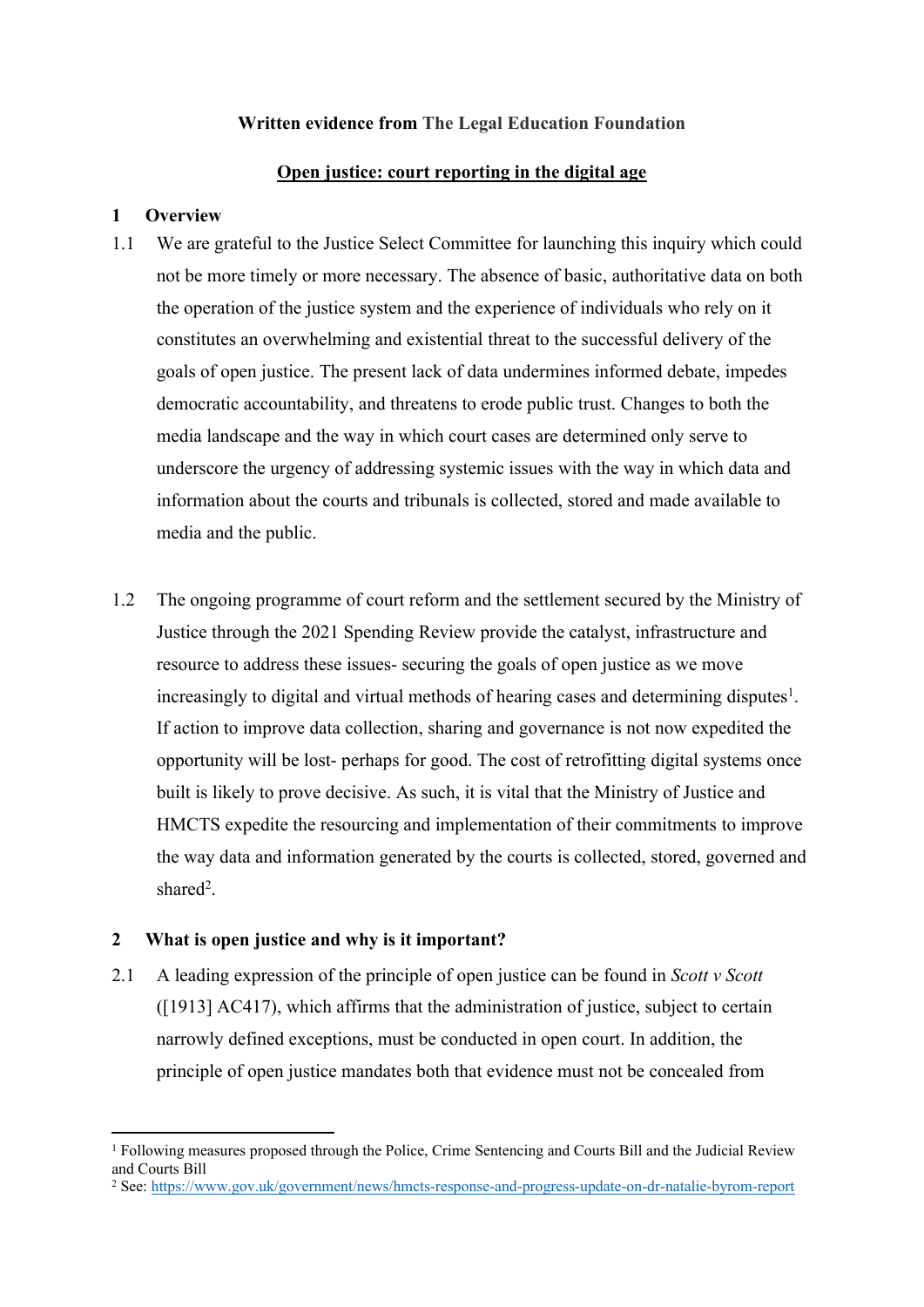members of the public who are present in court and further, that what happens in court must be able to be communicated to the public outside court- by the media and others.

- 2.2 Open justice is a means to an end, not an end in itself. It is a vital component of the rule of law in any democratic society, and exists to secure a number of important goals, including:
- 2.2.1 **Public legal education**: ensuring that the public are accurately informed about what is happening in the courts; and are able follow the way that law is applied and developed. This is vital to support effective scrutiny and debate of existing legal frameworks and processes;
- 2.2.2 **Judicial accountability:** assuring that the law is being applied correctly by the courts, and to guard against the exercise of arbitrary or partial decision making;
- 2.2.3 **Democratic accountability:** facilitating the accountability of parties to the public, especially where the matter is between the executive and the citizen;
- 2.2.4 **Promoting public trust and confidence:** in the administration of justice and the authority of the judiciary. <sup>3</sup>

# **3 Challenges to open justice in the digital age**

#### Missing data

- 3.1 The biggest threat to ongoing delivery of the goals of open justice both now, and as the process of court digitisation moves to completion is the lack of basic, authoritative data about the operation of the courts and tribunals. The lacuna of data about the experience of individuals in the justice system and the outcomes they secure from both existing and digitised processes, makes it impossible to effectively scrutinise the law and how it is applied. Analysis by the Centre for Public Data of written Parliamentary Questions submitted in 2019/2020 revealed that a staggering 40% of questions directed to Ministers in the Ministry of Justice could not be answered due to lack of data- creating a democratic deficit<sup>4</sup>.
- 3.2 Acknowledged data gaps include basic operational data- such as accurate figures for the number of judges who sat during COVID-19 or the number of remote hearings that

<sup>3</sup> See R(Binyam Mohamed) v Secretary of State for Foreign and Commonwealth Affairs [2010] EWCA Civ 6

<sup>4</sup> Centre for Public Data, 2021- analysis available on request.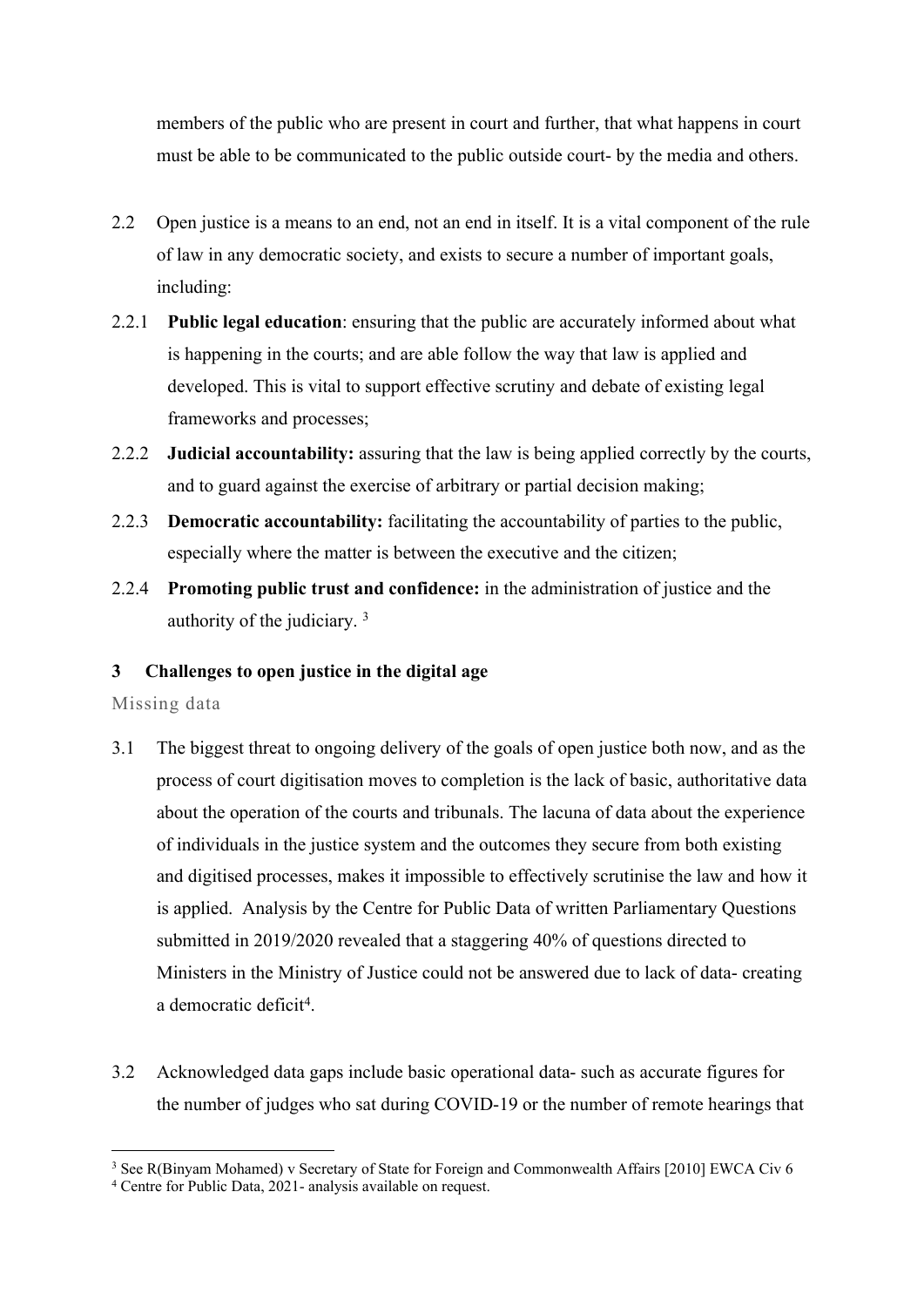took place. HMCTS does not have robust data on the nature of the case backlog, whether the measures to address it are working, and the broader impact of those measures. Parliamentarians have therefore no way of knowing whether the £142m investment in court recovery is being spent effectively<sup>5</sup>.

- 3.3 Throughout 2020 the government worked with senior judges to introduce a series of measures aimed at protecting tenants affected by COVID-19. Despite assuring the Housing, Communities and Local Government Select Committee that these measures were protecting renters<sup>6</sup>, HMCTS and the Ministry of Justice collected next to no data to assess whether they were actually working as intended. Instead it was left to journalists from The Bureau of Investigative Journalism, arguing their way into court rooms to manually fill basic gaps, such as how many tenants actually attend hearings to contest their eviction<sup>7</sup>.
- 3.4 The lack of data to support informed discussions about the treatment and experience of victims, witnesses and parties from different backgrounds presents an ongoing threat to public trust and confidence in the justice system. In 2017, the first recommendation of the Lammy review called for urgent action to improve the data that is collected on ethnicity across the criminal justice system<sup>8</sup>. These issues are mirrored in civil justicethe Race Disparity Audit only returned ethnicity data on one tribunal (the employment tribunal) and even that was woefully out of date<sup>9</sup>. Most recently a report published by the National Audit Office found no evidence that the Ministry of Justice and HMCTS have: "any data on users ethnicity to carry out meaningful analysis on whether ethnic minority groups have been disadvantaged by the pandemic or the recovery programme. The Ministry is therefore unable to assure itself that it is meeting its objective to "build back fairer"<sup>10</sup>.

<sup>5</sup> See: <https://questions-statements.parliament.uk/written-questions/detail/2020-12-16/hl11556> The absence of data to assess whether changes to the justice system are likely to prove cost effective is not a new problem- In 2014, the National Audit Office criticised the MoJ for failing to address issues regarding the data it holds on litigants in person- issues that were first raised in 2010- this data was held to be critical to accurately forecasting the cost implications of changes to legal aid.

<sup>6</sup> <https://committees.parliament.uk/publications/6023/documents/68086/default/>

<sup>&</sup>lt;sup>7</sup> See evidence to this inquiry submitted by The Bureau of Investigative Journalism.

<sup>&</sup>lt;sup>8</sup> See for example: Lammy, D (2017) "The Lammy Review: An independent review into the treatment of, and outcomes for, Black. Asian and Minority Ethnic individuals in the Criminal Justice System" <sup>9</sup> See: [https://www.ethnicity-facts-figures.service.gov.uk/crime-justice-and-the-law/courts-sentencing-and-](https://www.ethnicity-facts-figures.service.gov.uk/crime-justice-and-the-law/courts-sentencing-and-tribunals/employment-tribunal-claims/latest)

[tribunals/employment-tribunal-claims/latest](https://www.ethnicity-facts-figures.service.gov.uk/crime-justice-and-the-law/courts-sentencing-and-tribunals/employment-tribunal-claims/latest) . The latest available data here dates from 2012.

<sup>&</sup>lt;sup>10</sup> Comptroller and Auditor General (2021): "Reducing the backlog in criminal courts" Session 2021-2022 22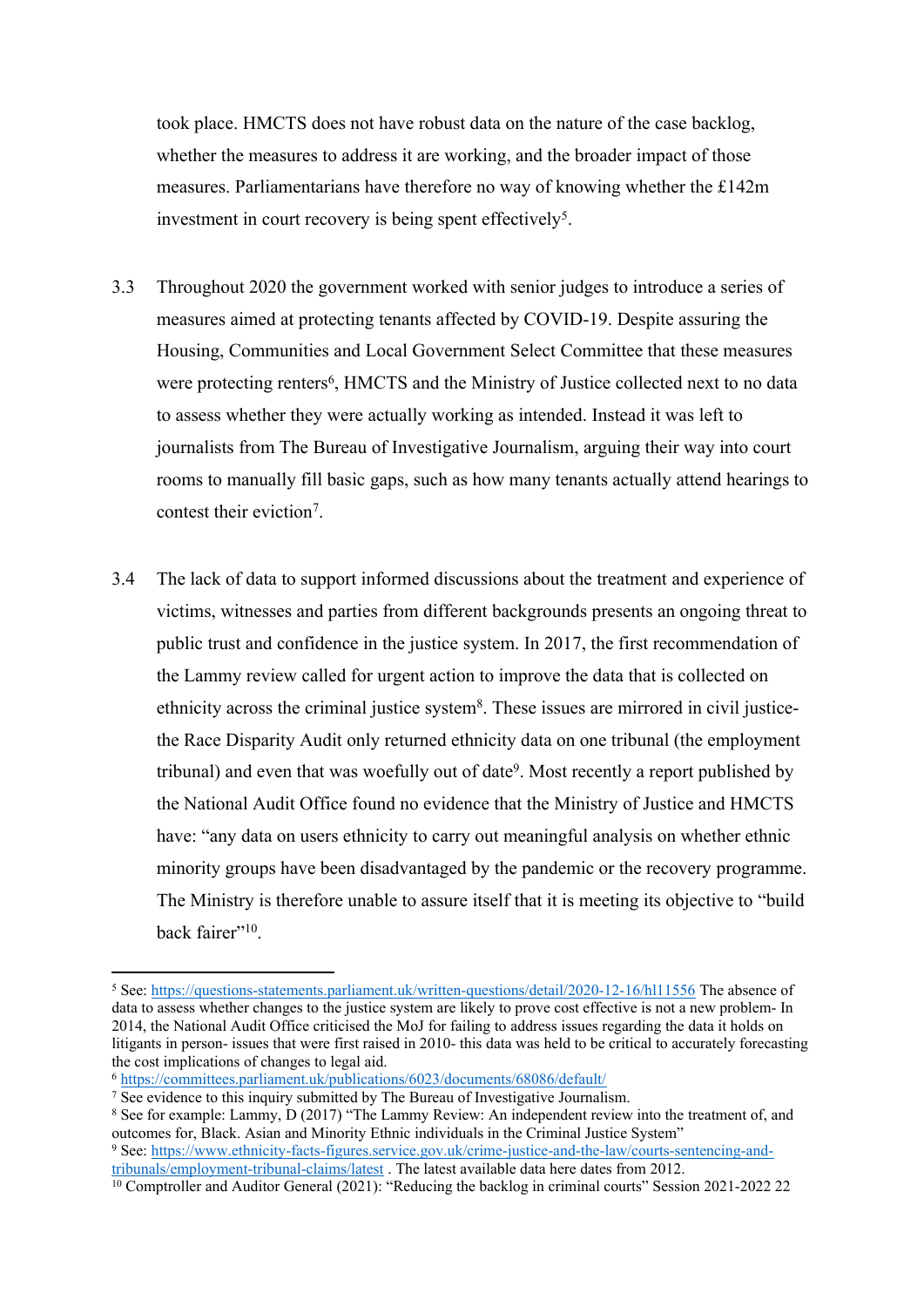- 3.5 Lack of data on the experience of court users who are vulnerable further threatens public trust and impedes accurate assessment of the extent to which existing processes support equal access to justice. In 2019 the Civil Justice Council highlighted the "data desert" at the heart of the civil justice system, which stymied attempts to recommend effective approaches to supporting vulnerable users<sup>11</sup>. In 2020 the Chief Executive of the Family Justice Observatory argued that the absence of data on the outcomes of decisions made in the family courts was akin to: "surgeons, deciding never to find out how their operations went"<sup>12</sup>. The National Audit Office report referenced in paragraph 3.4 above was similarly critical of progress to collect data to ensure that users who are vulnerable because of their age, mental disorder or physical impairment are not adversely affected by remote access to justice.
- 3.6 The declining ability of the media to report on a broad range of cases makes it all the more vital that representative, authoritative data is captured and published. The absence of representative data to contextualise those cases that are reported by the media may result in misconceptions that undermine public trust in the courts. The absence of representative data also undermines effective debate. For example- in summer 2021 a Channel 4 documentary<sup>13</sup> called attention to the way in which some domestic abusers are using allegations of "parental alienation" to encourage courts to remove their partners' access to their children. The reaction on social media was immediate and the documentary makers were bombarded with complaints of apparent bias<sup>14.</sup> As limited data is collected on cases involving domestic abuse<sup>15,</sup> and no data is collected on the number of cases where parental alienation is alleged, it is impossible to assess the

October 2021 HC 732 pp10

<sup>&</sup>lt;sup>11</sup> Reported in Fouzder, M : "Data desert on vulnerable individuals in civil justice system" 20 February 2020 available at: [https://www.lawgazette.co.uk/news/data-desert-on-vulnerable-individuals-in-civil-justice](https://www.lawgazette.co.uk/news/data-desert-on-vulnerable-individuals-in-civil-justice-system/5103153.article)[system/5103153.article](https://www.lawgazette.co.uk/news/data-desert-on-vulnerable-individuals-in-civil-justice-system/5103153.article)

<sup>12</sup> [https://www.theguardian.com/society/2020/jun/02/lisa-harker-family-court-hearings-justice-failed](https://www.theguardian.com/society/2020/jun/02/lisa-harker-family-court-hearings-justice-failed-coronavirus-crisis)[coronavirus-crisis](https://www.theguardian.com/society/2020/jun/02/lisa-harker-family-court-hearings-justice-failed-coronavirus-crisis)

<sup>13</sup> <https://candour.tv/films/torn-apart>

<sup>&</sup>lt;sup>14</sup> <https://www.thesun.co.uk/tv/15723006/channel-4-dispatches-complaints-dads/>Case selection was in fact determined by the very strict reporting rules.

<sup>15</sup> See findings of the recent report from the Domestic Abuse Commissioner and Victims Commissioner (2021) "Improving the family court response to domestic abuse: Proposal for a mechanism to monitor and report on domestic abuse in private law childrens proceedings" [https://domesticabusecommissioner.uk/wp](https://domesticabusecommissioner.uk/wp-content/uploads/2021/11/Improving-the-Family-Court-Response-to-Domestic-Abuse-final.pdf)[content/uploads/2021/11/Improving-the-Family-Court-Response-to-Domestic-Abuse-final.pdf](https://domesticabusecommissioner.uk/wp-content/uploads/2021/11/Improving-the-Family-Court-Response-to-Domestic-Abuse-final.pdf) pp13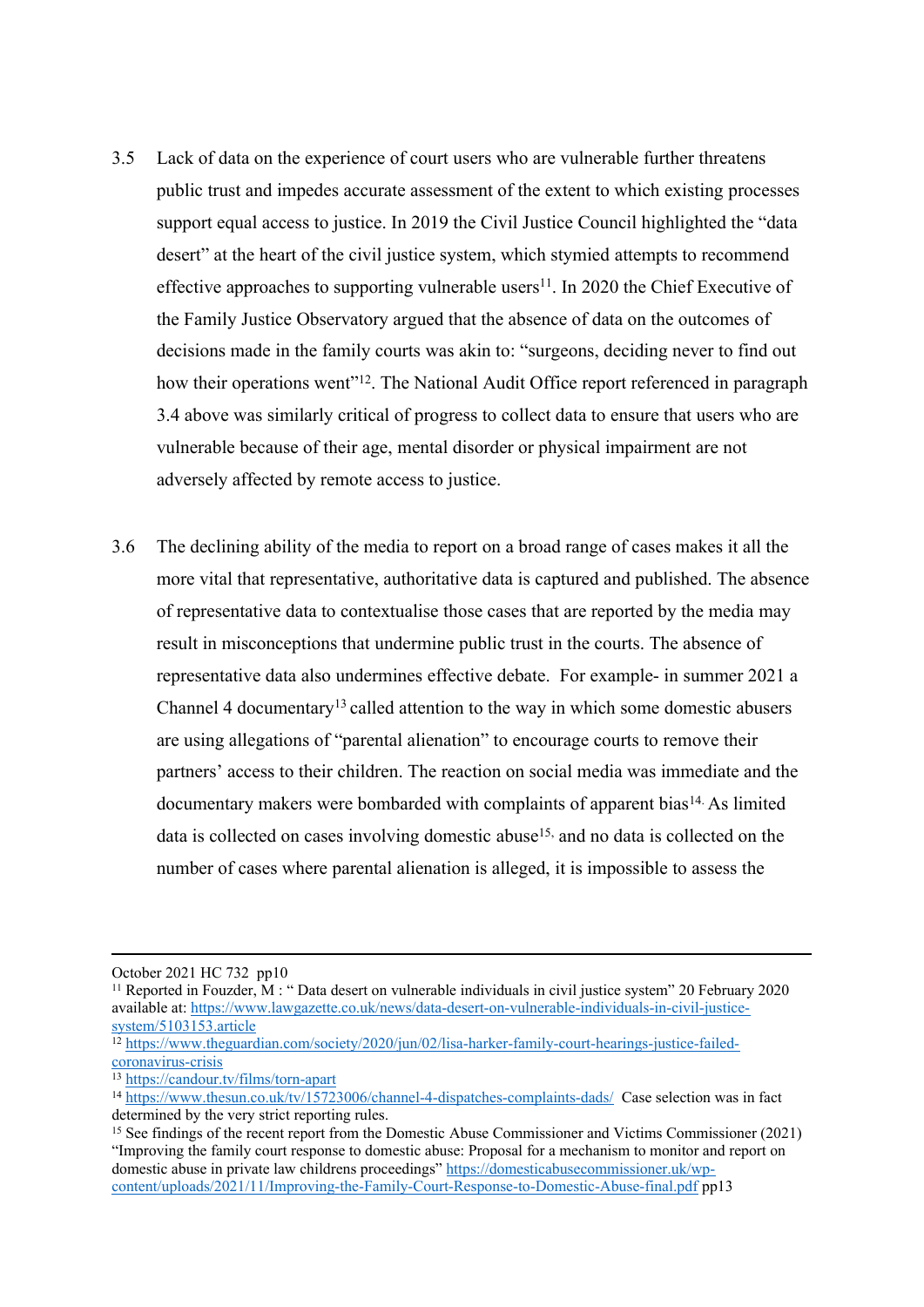extent to which the documentary presented an accurate picture of practice across the family justice system $16$ .

- 3.7 In addition, the creation and expansion of end- to-end digital justice processes (such as the Single Justice Procedure) underscore the vital importance of accurate data to deliver the goals of open justice and ensure that decisions made through this mechanism (and others like it) are subject to appropriate scrutiny<sup>17</sup>.
- 3.8 Finally, legacy contracts with data hosting companies act as an impediment to accessing what data does exist from current case management systems. These contracts should be reviewed to ensure that any barriers that currently exist are not replicated in the transfer to new digital reformed systems.

### Missing judgments and decisions

- 3.9 Judgments and decisions are a vital record of operation of the courts and tribunals. As such they have a critical function in delivering the goals of open justice. However, successive reports have raised concerns about the lack of publicly available information about the decisions that are made by the courts.
- 3.10 This lack of transparency is a function of the opaque and ad-hoc arrangements that have developed over time to support the dissemination of information from the courts to the public. Historic under-investment in a publicly funded system for storing judgments and decisions and making them available for research and publication has led to the development of inefficient, manual workarounds. [BAILII,](https://www.bailii.org/bailii/) the leading provider of free access to case law in the UK, has been forced to rely on direct feeds of information from individual judges and courts. In the absence of a complete record of decisions, with agreed criteria for determining publication, arrangements for providing free public access have necessarily privileged publishing only those judgments that are legally significant or deemed by judges to be of particular interest. As a consequence,

<sup>&</sup>lt;sup>16</sup> The President of the Family Division has recognised the vital role for compulsory data collection in improving transparency- including this as a key recommendation of his recent report: "In confidence and confidentiality: Transparency in the Family Courts"

<sup>&</sup>lt;sup>17</sup> See evidence submitted to this inquiry by Tristan Kirk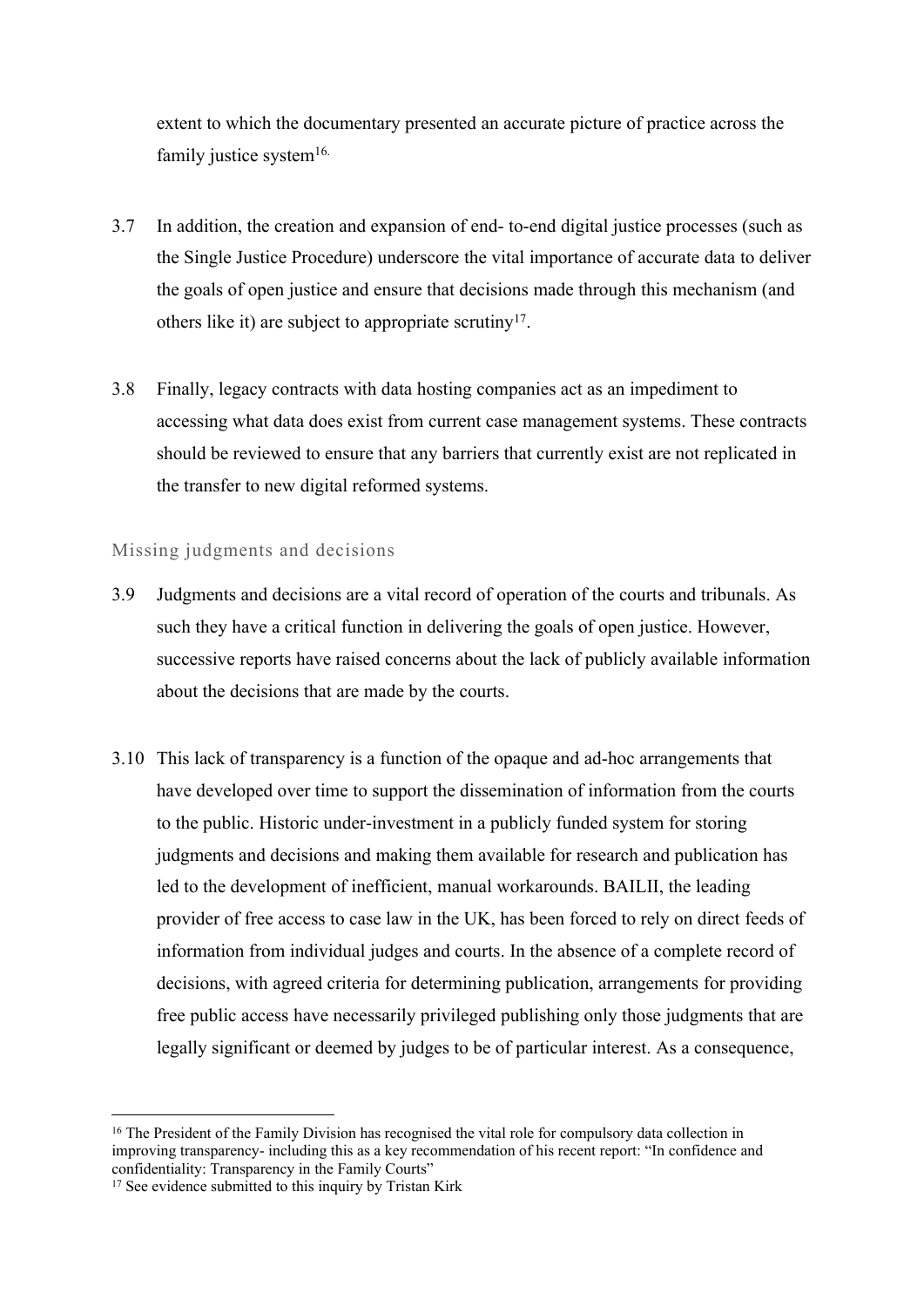a [report](https://ec.europa.eu/info/policies/justice-and-fundamental-rights/upholding-rule-law/eu-justice-scoreboard_en) published by the European Commission in 2018 placed the UK bottom of a table ranking EU countries in terms of public access to judgments online.

- 3.11 These arrangements have also led to growing concerns about disparities in coverage between free to access publishers and subscription only services. An article published in 2018 analysing the coverage provided by different publishers stated: "For anyone out there under the impression that there is any semblance of symmetry between the quantity of judgments available in the open and those accessible behind a paywall, the numbers point emphatically the other way."<sup>18</sup> This disparity matters at a fundamental level because it means that those who are able to pay to access subscription-only services are able to access more complete and accurate information about the law and how it operates- threatening key principles of open justice.
- 3.12 In this context, the announcement<sup>19</sup>in June 2021 of the creation of a new repository and publication service for judgments, hosted by The National Archives, is of vital significance. The truly radical potential of the transfer of responsibility for the retention and publication of judgments to The National Archives lies in the opportunity that it provides to create an agreed, complete record of judgments and decisions made in courts and tribunals across England and Wales. A complete agreed record is vital to support informed debate and ensure democratic accountability. One example of the negative impact of the absence of this complete record can be found in debates surrounding the introduction of the Judicial Review and Courts Bill. The lack of agreed, accurate data on the success rate of Cart judicial reviews led to five different statistics being put forward and prompted intervention from the statistics regulator $20$ .
- 3.13 The decision by the previous Lord Chancellor to create a new repository for the publication of judgments hosted by The National Archives provides a solid foundation for open justice, but there is more to be done. The Ministry of Justice must work with the judiciary to ensure that the transfer leads to comprehensive coverage of judgments and decisions, available in one place for the purposes of research. It must reduce the costs of accessing transcripts for those that need them, and reform existing transcription

<sup>18</sup> http://carrefax.com/articles-blog/2018/5/9/part-2-open-access-to-english-case-law-knackered-plumbing

<sup>19</sup> https://www.gov.uk/government/news/boost-for-open-justice-as-court-judgments-get-new-home

<sup>20</sup> https://www.theguardian.com/law/2021/jul/21/law-society-sounds-warning-against-judicial-review-bill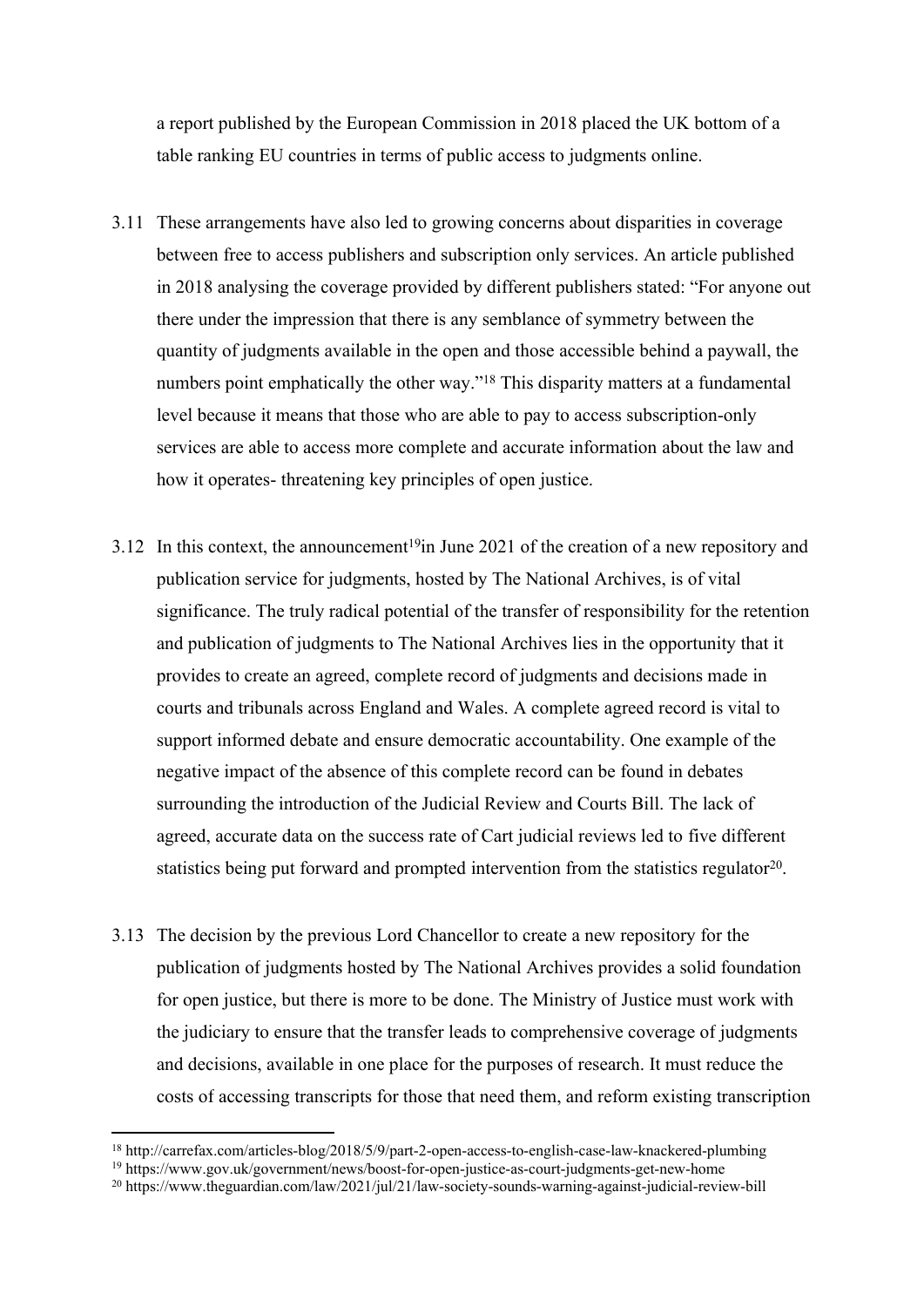contracts to ensure that copies of judgments delivered orally are sent to the new repository. It must also take steps towards the publication of sentencing remarks to support a holistic understanding of the decisions made by the courts.

#### Decision making and governance

- 3.14 One of the key challenges in ensuring that information and data policy supports the delivery of open justice in the digital age is the underdeveloped governance structures for taking decisions about whether and how data and information should be shared with the media and the public.
- 3.15 Much of the data and information relevant to delivering the goals of open justice is generated by the courts acting judicially and stored by the court service, whilst policy is developed by the Ministry of Justice (in consultation with the senior judiciary). The existing framework agreement<sup>21</sup> which sets out the aims and objectives of the court service, and crucially, who is responsible for decision making (between the Judiciary, Ministry of Justice and HMCTS) is silent on issues of data and information flows. This can lead to decisions on data sharing with repercussions for open justice being taken in a piecemeal and uncoordinated fashion. In addition, decisions which have a direct bearing on the availability of documents and data relevant to the delivery of open justice goals (such as the cost of transcripts, and the terms of their supply to publishers) are siloed. There is a need to review the way decisions are taken as part of a coherent data strategy which is jointly owned by the Ministry of Justice and the Judiciary and executed by HMCTS.
- 3.16 The lack of clarity regarding responsibility for taking decisions on data and information sharing creates issues for stakeholders, who find it difficult to identify a single point of contact to raise issues as they affect open justice. The proliferation of stakeholder forums which meet irregularly and do not publish minutes further complicate matters<sup>22</sup>.

<sup>21</sup>

https://assets.publishing.service.gov.uk/government/uploads/system/uploads/attachment\_data/file/384922/hmcts -framework-document-2014.pdf

<sup>22</sup> <https://www.gov.uk/guidance/hm-courts-and-tribunals-service-engagement-groups>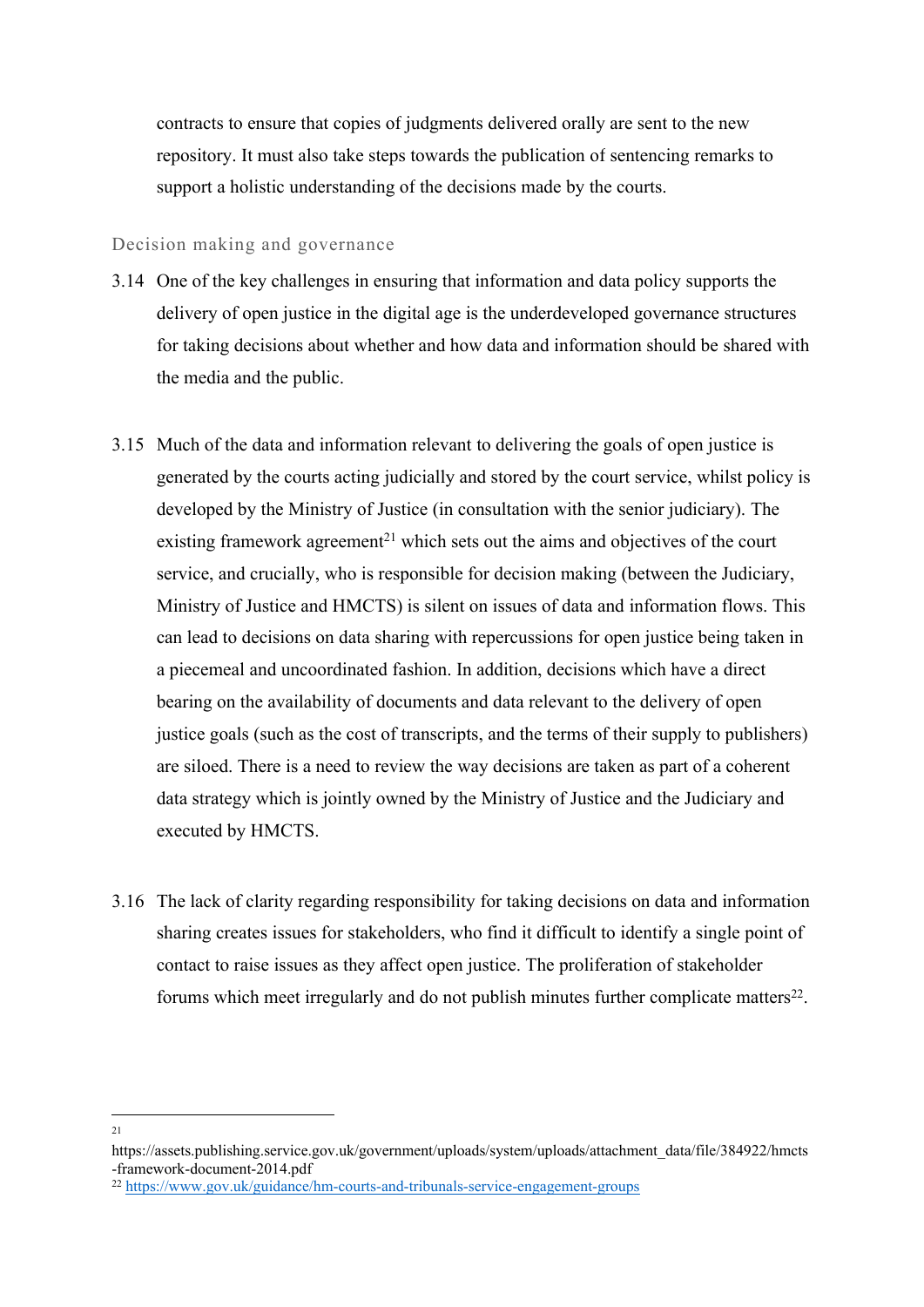- 3.17 Digital publication of documents and data generated by the court system creates challenges for the way in which the balance between individual privacy and open justice has traditionally been achieved. Growing commercial interest in data held by the courts service adds a further dimension of complexity- making information available for commercial innovation could lead to the development of new and innovative service models that enhance open justice, but this is a new and largely untested area. National and international experience, both in justice and other fields, suggests that strengthening governance and developing a public mandate for data sharing is critical to support innovation, prevent costly mistakes, and protect both the public and the reputation of the justice system. The recent experience of GPDPR<sup>23</sup> and the Ofqual exam grading scandal of last summer shows the dangers of moving beyond public acceptability. In order to maintain public trust and confidence in the decisions that are taken it is vital that that investment is made in robust governance.
- 3.18 In 2020, a new Senior Data Governance Panel<sup>24</sup> was created to advise the Lord Chancellor and Lord Chief Justice on "novel or contentious" applications to access and use data held by the courts. This governance panel is based on models developed in the health context (such as the Confidentiality Advisory Group). Confidentiality Advisory Group <sup>25</sup>model was recommended because there are parallels between the data held by the courts and those held by health agencies- the justice system interacts with people at their most vulnerable and gathers data that is personal (in both the legal and colloquial sense). However, there are significant differences- the principles of open justice require that some kinds of data are public, courts acting judicially are exempt from GDPR and FOI. Critically, unlike in health, the Senior Data Governance Panel has not been placed on a statutory footing- the Confidentiality Advisory Group on which the panel is based provides advice to NHS Digital on the role of data sharing as part of its duty to: "promote public health". There is, at present, no analogous framework for the Senior Data Governance Panel to provide advice on data sharing: "in the interests of promoting the effective administration and access to the justice system". It is now vital that the Senior Data Governance Panel is formalised, ideally placed on a statutory footing, and that new members are appointed via a public appointments process.

<sup>23</sup> <https://www.newstatesman.com/science-tech/2021/06/nhs-data-grab-shows-rise-tech-authoritarianism>

<sup>24</sup> <https://www.gov.uk/guidance/access-hmcts-data-for-research>

<sup>25</sup> <https://www.hra.nhs.uk/approvals-amendments/what-approvals-do-i-need/confidentiality-advisory-group/>